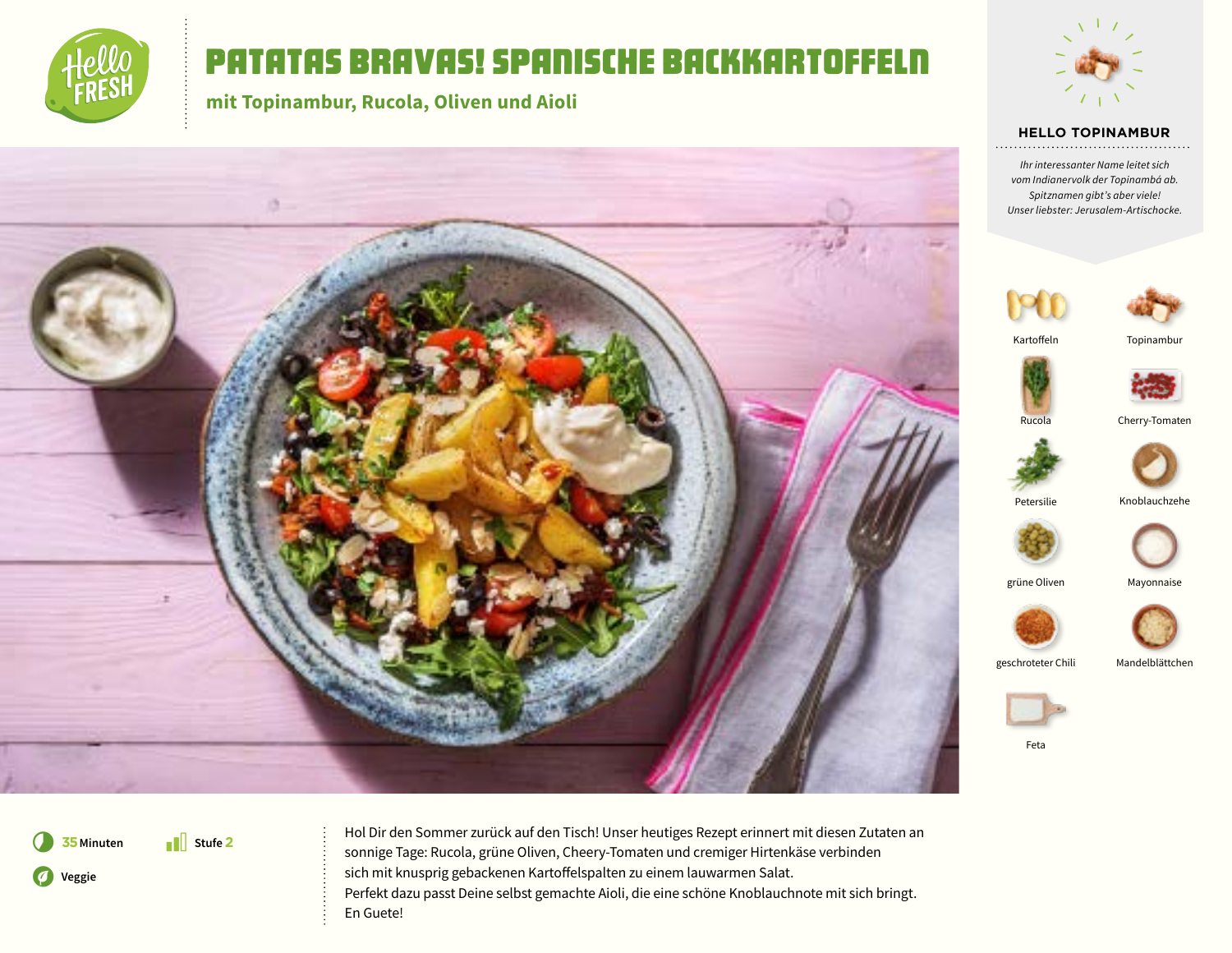#### Wasche **Gemüse** und **Kräuter** ab.

Zum Kochen benötigst Du ein **Sieb**, **Backpapier**, ein **Backblech**, **1 kleine Schüssel** und eine **Knoblauchpresse**.



**LOS-**

**VORBEREITUNG** Heize den **Backofen** auf **220 °C** Ober-/ Unterhitze (**200 °C** Umluft) vor.

**Rucola** in einem Sieb abtropfen lassen.



**OLIVEN ZERKLEINERN Grüne Oliven** in Ringe schneiden.



**KARTOFFELN UND TOPINAMBUR** Ungeschälte **Kartoffeln** in ca. 2 cm grosse Stücke schneiden.

**Topinambur** schälen und vierteln.

**Kartoffel**- und **Topinamburstücke** auf einem mit Backpapier belegten Backblech verteilen, mit **Olivenöl**\* beträufeln und mit etwas **Salz**\* und **Pfeffer**\* würzen.

Auf der mittleren Schiene im Backofen 20 – 25 Min. backen, bisdie Stücke weich und goldbraun sind.



**AIOLI ZUBEREITEN**

**Knoblauch** in eine kleine Schüssel pressen. Mit **Mayonnaise**, **Essig**\*, **Olivenöl**\* und je nach Geschmack etwas geschrotetem **Chili** (scharf!) zu einer **Aioli** vermischen. Mit **Salz**\* und **Pfeffer**\* abschmecken.



**GEMÜSE VORBEREITEN Rucola** in mundgerechte Stücke schneiden.

**Cherry-Tomaten** halbieren.

Blätter der **Petersilie** abzupfen und grob hacken.

**Knoblauch** abziehen.



**ANRICHTEN** Zerkleinerten **Rucola** auf tiefen Tellern verteilen. **CTomatenhälften**, **Mandelblättchen** und **Olivenringe** darauf anrichten.

**Feta** mit den Händen darüber bröse ln. Gebackene **Kartoffel**- und **Topinamburstücke** darübergeben, mit **Aioli** und gehackter **Petersilie** garnieren und geniessen.

# **2 | 4 PERSONEN-ZUTATEN**

|                         | 2P             |                  | 4P      |                  |
|-------------------------|----------------|------------------|---------|------------------|
| festkochende Kartoffeln | 1x             | 400 g            | 1x      | 800 g            |
| Topinambur              | 1x             | 100 <sub>g</sub> | 1x      | 200 <sub>g</sub> |
| Knoblauchzehe           | 1x             | 9g               | 1x      | 9g               |
| Rucola                  | 1x             | 75g              | 1x      | 150 <sub>g</sub> |
| Cherry-Tomaten          | 1x             | 150 <sub>g</sub> | 1x      | 300 g            |
| Petersilie              | 1x             | 10 <sub>g</sub>  | 1x      | 10 <sub>g</sub>  |
| grüne Oliven            | 1x             | 50 <sub>g</sub>  | 1x      | 100 <sub>g</sub> |
| Mayonnaise 3) 10)       | 1x             | 20 <sub>ml</sub> | 2x      | 20 ml            |
| geschroteter Chili      | 1x             | 1 <sub>g</sub>   | 1x      | 2g               |
| Mandelblättchen 8)      | 1x             | 10 <sub>g</sub>  | 1x      | 20 <sub>g</sub>  |
| Feta 7)                 | 1x             | 100 <sub>g</sub> | 2x      | 100 <sub>g</sub> |
| Olivenöl*               | je 1 EL        |                  | je 2 EL |                  |
| $Essig^{\star}$         | 1 EL           |                  | 2EL     |                  |
| Salz*, Pfeffer*         | nach Geschmack |                  |         |                  |

Gut, im Haus zu haben.

Beachte die benötigte Menge. Die gelieferte Menge in Deiner Box weicht hiervon ab und es bleibt etwas übrig.

| <b>DURCHSCHNITTLICHE</b><br><b>NÄHRWERTE PRO</b> | 100 <sub>g</sub> | <b>PORTION</b>  |
|--------------------------------------------------|------------------|-----------------|
| <b>Brennwert</b>                                 | 520 kJ/127 kcal  | 2477kJ/603 kcal |
| Fett                                             | 9g               | 41 <sub>g</sub> |
| - davon ges. Fettsäuren                          | 3g               | 13 <sub>g</sub> |
| Kohlenhydrate                                    | 7g               | 35 <sub>g</sub> |
| – davon Zucker                                   | 1 <sub>g</sub>   | 5g              |
| Eiweiss                                          | 3g               | 22 <sub>g</sub> |
| Ballaststoffe                                    | 2g               | 9g              |
| Salz                                             | 1 <sub>g</sub>   | 4 g             |

#### **ALLERGENE**

3) Ei 7) Milch 8) Mandeln 10) Senf

(Bitte beachte weitere Informationen zu Allergenen und möglichen Spuren von Allergenen auf der Zutatenverpackung!)

Diese Rezeptkarte ist recycelbar und FSC®-zertifiziert (FSC®-C129012).



Wir lieben Feedback! Ruf uns an oder schreib uns: +41 43 508 72 70 | kundenservice@hellofresh.ch

**2018** | KW 47 | 7



### En Guete!

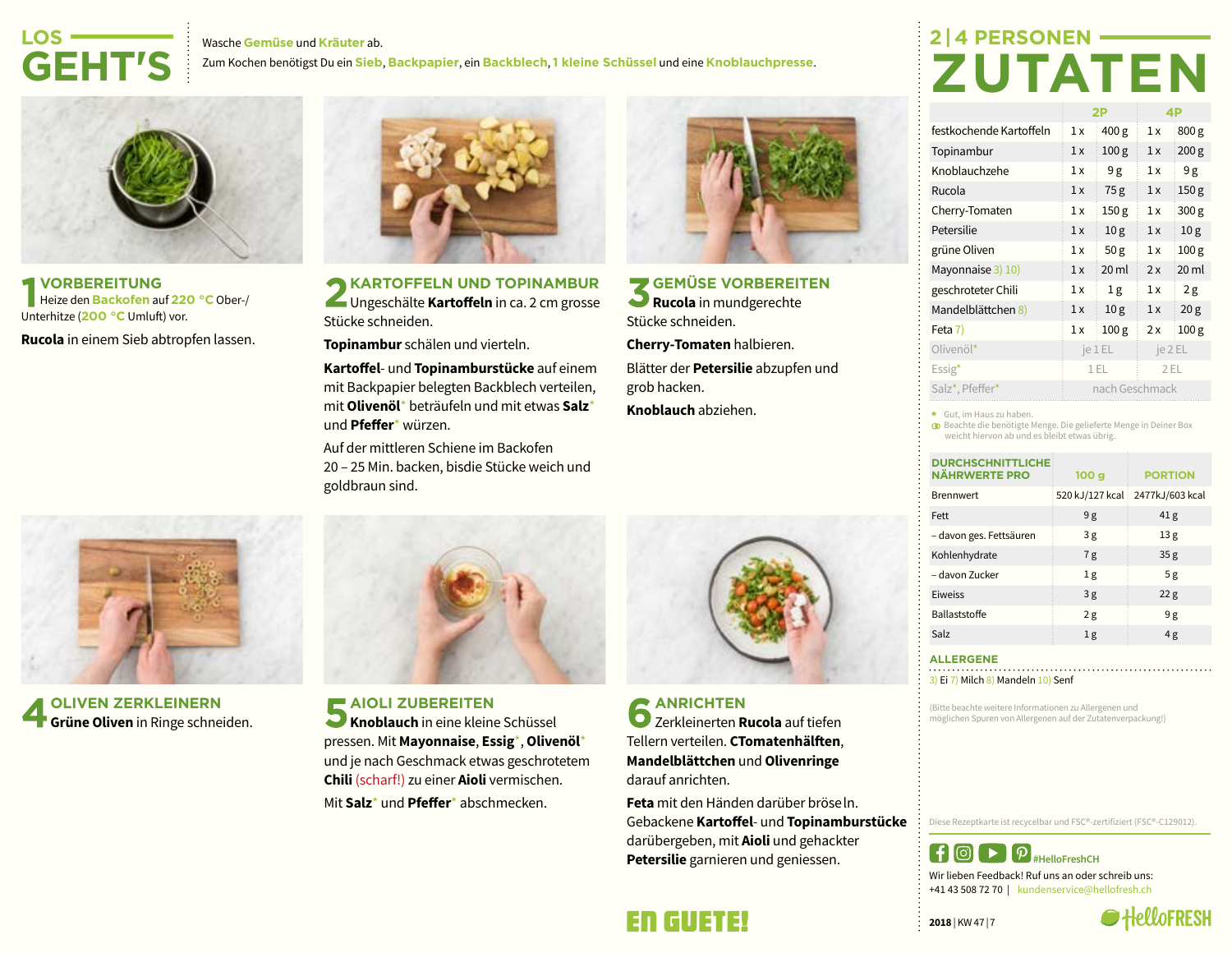

## Patatas bravas! Spanish baked potatoes

**with Jerusalem artichoke, rocket, olives and aioli**





**HELLO JERUSALEM ARTICHOKE**. . . . . . . . .

*The interesting name of this dish comes from the South American Indian Tupinambá people. But it has a lot of nicknames! Our favourite: Jerusalem artichoke.*





Waxy potatoes

Jerusalem artichoke







Parsley Garlic cloves

Green olives Mayonnaise



Ground chilli Almond flakes





\* **Level 2** *<u>D* Veggie</u>

**75** minutes **Bring the summer back to your table!** The ingredients in our recipe today will bring back memories of sunny days: rocket, green olives, cherry tomatoes and creamy feta cheese in combination with crispy baked potato wedges make up a lukewarm salad.

> Your home-made aioli goes perfectly with this, adding a lovely garlic flavour. Bon appetit!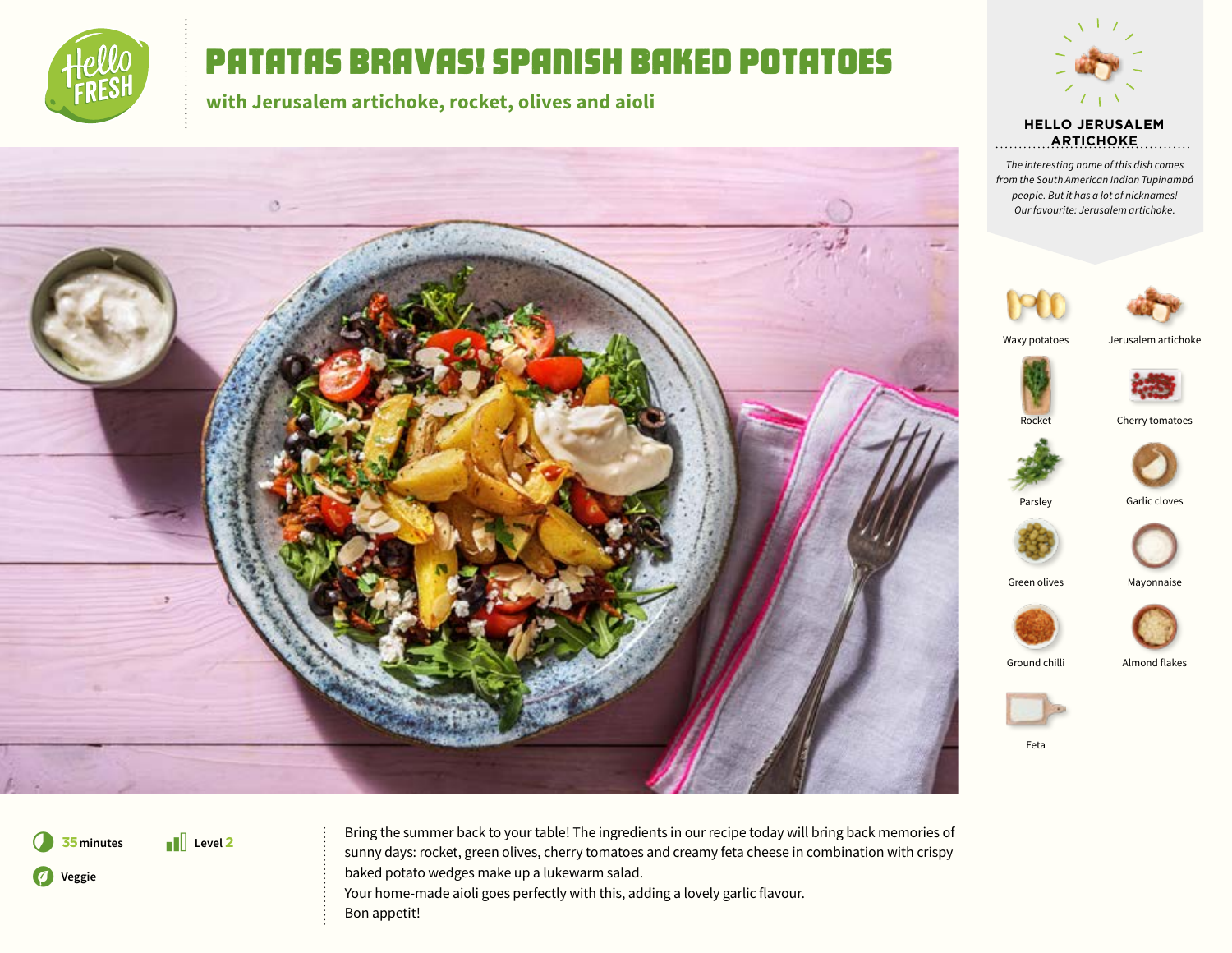## **LET´S-GO**

Wash the vegetables and herbs. You will also need: a sieve, baking paper, a baking tray, **1** small bowl and a garlic press.



**PREPARATION Preheat the oven to 220 °C** top/bottom heat (**200 °C** fan oven).

Wash and drain **rocket** in a sieve.



#### **POTATOES AND JERUSALEM ARTICHOKE**

Cut unpeeled **potatoes** into approx. 2 cm pieces. Peel the Jerusalem **artichoke** and cut it into quarters. Spread **potato** and Jerusalem **artichoke** pieces on a baking tray lined with baking paper, sprinkle with **olive oil**\* and season with a little **salt**\* and **pepper**\*. Bake in the oven on the middle shelf for

20–25 min. until the pieces are soft and golden brown.



### **PREPARE VEGETABLES** S cut the **rocket** into bite-sized pieces.

Cut **cherry tomatoes** in half.

Pluck the **parsley leaves** and chop roughly. Peel the **garlic**.

**SERVES 2 | 4- INGREDIENTS**

|                     | 2P                 |                  | 4P           |                  |
|---------------------|--------------------|------------------|--------------|------------------|
| Waxy potatoes       | 1x                 | 400 g            | 1x           | 800 g            |
| Jerusalem artichoke | 1x                 | 100 <sub>g</sub> | 1x           | 200 <sub>g</sub> |
| Garlic cloves       | 1x                 | 9g               | 1x           | 9g               |
| Rocket              | 1x                 | 75g              | 1x           | 150 <sub>g</sub> |
| Cherry tomatoes     | 1x                 | 150 <sub>g</sub> | 1x           | 300 g            |
| Parsley             | 1x                 | 12 <sub>g</sub>  | 1x           | 12 <sub>g</sub>  |
| Green olives        | 1x                 | 50 <sub>g</sub>  | 1x           | 100 <sub>g</sub> |
| Mayonnaise 3) 10)   | 1x                 | 20 <sub>ml</sub> | 2x           | 20 <sub>ml</sub> |
| Ground chilli       | 1x                 | 1g               | 1x           | 2g               |
| Almond flakes 8)    | 1x                 | 10 <sub>g</sub>  | 1x           | 20 <sub>g</sub>  |
| Feta 7)             | 1x                 | 100 <sub>g</sub> | 2x           | 100 <sub>g</sub> |
| Olive oil*          | 1 tbsp. each       |                  | 2 tbsp. each |                  |
| Vinegar*            | 1 tbsp             |                  | 2 tbsp       |                  |
| Salt*, pepper*      | According to taste |                  |              |                  |

The quantities above are the minimum quantities.

\* Good to have at hand.

 $\bullet$  Note the quantity required. The quantity delivered in your box differs from this quantity and some will be left over.

| <b>AVERAGE</b><br><b>NUTRITIONAL</b><br><b>VALUES PER</b> | 100 <sub>g</sub> | <b>PORTION</b>  |
|-----------------------------------------------------------|------------------|-----------------|
| Calories                                                  | 520 kJ/127 kcal  | 2477kJ/603 kcal |
| Fat                                                       | 9g               | 41 <sub>g</sub> |
| - incl. saturated fats                                    | 3g               | 13 <sub>g</sub> |
| Carbohydrate                                              | 7g               | 35 <sub>g</sub> |
| - incl. sugar                                             | 1 <sub>g</sub>   | 5g              |
| Protein                                                   | 3g               | 22 <sub>g</sub> |
| Dietary fibre                                             | 2g               | 9g              |
| Salt                                                      | 1 <sub>g</sub>   | 4g              |

#### **ALLERGENS**

3) Egg 7) Milk 8) Almonds 10) Mustard

(Please see the additional information on allergens and possible traces of allergens on the packaging of the ingredients!)

This printed recipe is recyclable and FSC®-certified (FSC®-C129012).



We love feedback! Call us or write to us: +41 43 508 72 70 | kundenservice@hellofresh.ch

**2018** | KW 47 | 7





**CHOP OLIVES** Chop green **olives** into rings.



**PREPARE AIOLI Press garlic** into a small bowl. Make aioli by mixing **mayonnaise**, **vinegar**\*, **olive oil**\* and, according to taste, a little **ground chilli** (spicy!).

Season with **salt**\* and **pepper**\*.

### **ARRANGE**

Apportion chopped **rocket** onto deep plates. Arrange **tomato** halves, **almond flakes** and **olive rings** on top.

**Crumble feta** on top using your hands. Top with baked **potato** and Jerusalem **artichoke** pieces, garnish with **aioli** and chopped **parsley** and enjoy.

### Bon Appetit!

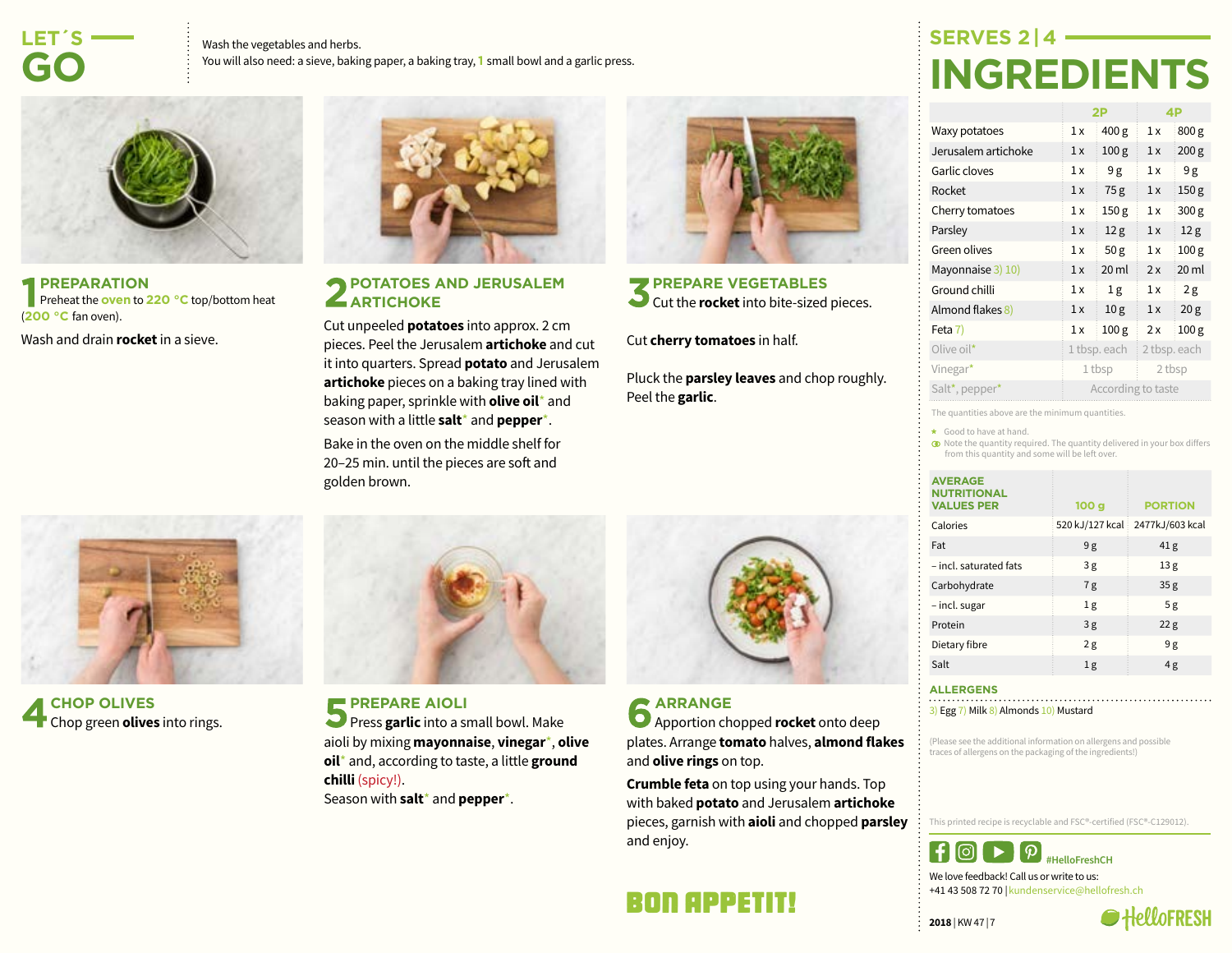

## Patatas Bravas ! Pommes de terre au four à l'espagnole

**avec topinambours, roquette, olives et aïoli**





### **HELLO TOPINAMBOURS**

*Son nom intéressant provient de la tribu indienne des Topinambá.Il a de nombreux surnoms ! Notre préféré : artichaut de Jérusalem.*





Pommes de terre à chair ferme





Roquette Tomates cerises



Persil Gousse d'ail





Piment concassé Amandes effilées





Feta

**1** Niveau 2 *<u>O* Veggie</u>

**75** minutes **Remettez l'été sur votre table !** Les ingrédients de notre recette du jour nous rappelle les jours ensoleillés : roquette, olives vertes, tomates cerises et feta s'associent à des quartiers de pommes de terre au four croquants et une salade tiède. L'aïoli fait maison s'y accorde parfaitement avec sa note aillée. Bon appétit !